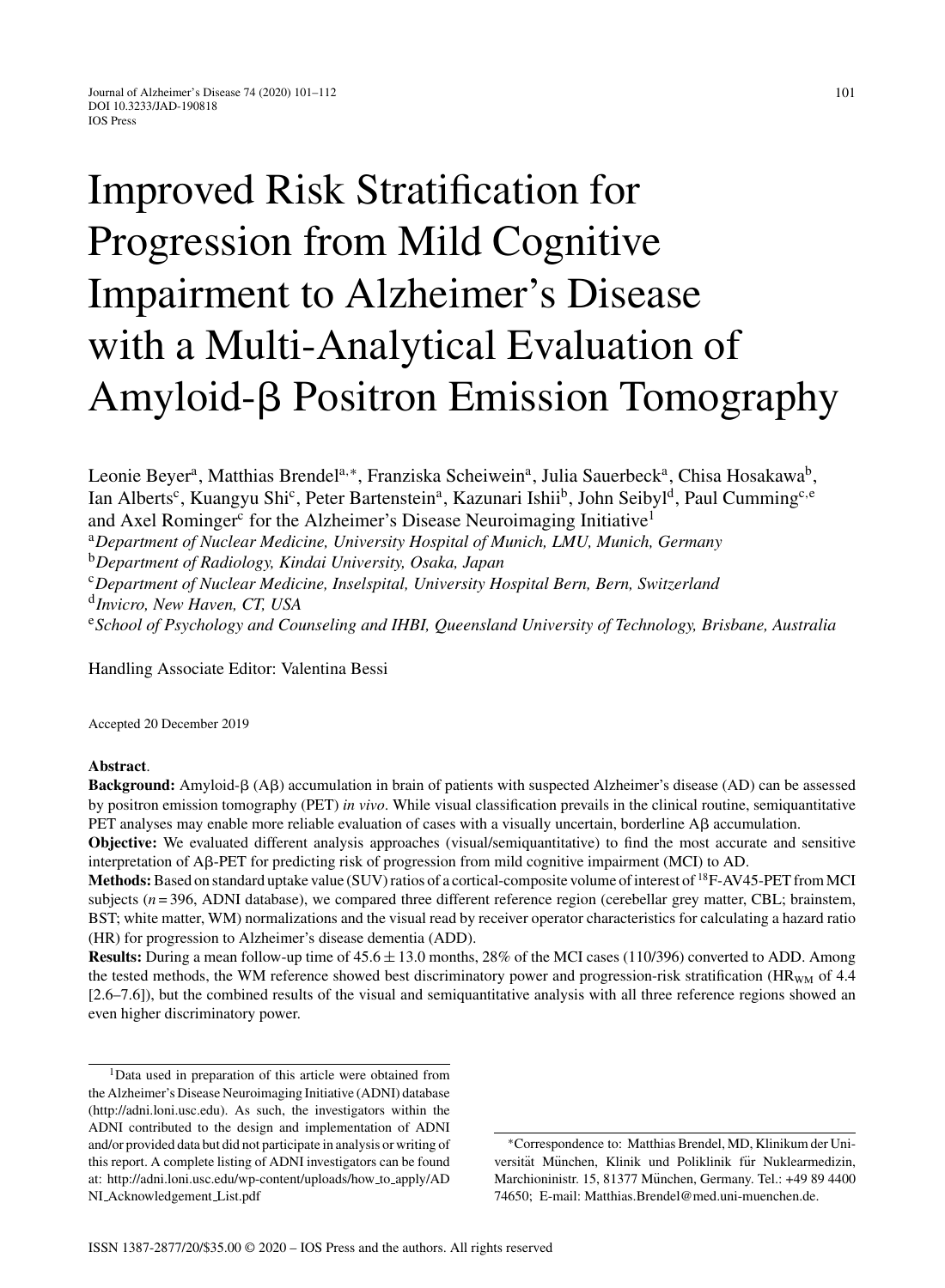**Conclusion:** A multi-analytical composite of visual and semiquantitative reference tissue analyses of 18F-AV45-PET gave improved risk stratification for progression from MCI to ADD relative to performance of single read-outs. This optimized approach is of special interest for prospective treatment trials, which demand a high accuracy.

Keywords: Alzheimer's disease, amyloid-ß, biomarkers, dementia, mild cognitive impairment, positron emission tomography

# **INTRODUCTION**

Alzheimer's disease (AD) is the most common cause of dementia and is to be strongly suspected in elderly patients with progressive memory impairment [1, 2]. Following exclusion of other plausible etiologies, the definitive diagnosis of AD still requires confirmation postmortem through histopathological detection of amyloid- $\beta$  (A $\beta$ ) plaques and neurofibrillary tangles [3]. However, biomarkers such as diagnostic molecular imaging are assuming an increasing role in the diagnosis of AD in living patients, and in staging of disease progression [4]. Artificial intelligence-based algorithms applied to multimodal imaging data have achieved 81% accuracy in predicting progression from the prodromal mild cognitive impairment (MCI) to Alzheimer's disease dementia (ADD) [5]. In a comparison between two molecular imaging modalities with positron emission tomography (PET), the cerebral metabolism indexed by the glucose analogue  $^{18}F$ fluorodeoxyglucose  $(^{18}F\text{-FDG})$  proved to be a better predictor of current cognitive impairment than was current A $\beta$  burden indexed by <sup>18</sup>F-florbetapir (<sup>18</sup>F-AV45) PET [6]. Since  $\text{A}\beta$  accumulation may initiate years before the neuronal injury of AD has progressed to the point of reducing cerebral metabolism to FDG-PET [7], it is important to define a threshold level of  $\text{A}\beta$  accumulation that predicts future cognitive deterioration. A machine learning method combining A<sub>B</sub>-PET and fractal dimension analysis of white matter (WM) structure to MRI gave accuracy as high as 89% in predicting this progression [8]. Recent devel $opments$  in A $\beta$ -PET methodology afford improved quantitation of  $\text{A}\beta$  burden *in vivo* [9, 10], which is of proven diagnostic value [11, 12]. Thus, an abundance of  ${}^{11}$ C-PiB PET studies attest to the relatively higher baseline  $\overline{AB}$  burden in amnestic MCI patients destined to convert to ADD [13–15]. Furthermore, a meta-analysis of stand-alone  $\mathsf{A}\beta\text{-PET}$  and structural MR studies gave similarly high effect sizes for predicting progression (Hedge's  $g = 1.3$ ) [16]. While hybrid Aβ-PET/magnetic resonance imaging (MRI) may gain increasing traction for diagnosis and the prediction of AD progression [17], we foresee standalone molecular imaging to remain predominant in clinical practice.

The distinction between A $\beta$ -positivity (A $\beta$ +) and negativity  $(A\beta)$  is often achieved in the clinic by means of a visual read of the PET scan. This distinction can be difficult to classify, especially in patients with a low  $A\beta$  burden or a spatially circumscribed  $A\beta$ accumulation. Visual and semiquantitative analyses of A $\beta$ -PET showed comparable results for A $\beta$  quantification [18] and predicting conversion from MCI [19]. Nevertheless, a quantitative analysis seems apt to be superior, especially for predicting progression, due to its potentially more sensitive and reproducible detection of physiologically-defined endpoints. Maps of standard uptake value ratios (SUVR) relative to an appropriate reference region are widely used in the semiquantitative analysis of  $A\beta$ -PET. Although the entire cerebellum and the cerebellar grey matter volumes have frequently been used as reference regions with the A $\beta$ -tracers <sup>18</sup>F-AV45- and <sup>11</sup>C-PIB, the excessive variability observed in longitudinal PET measurements raises some concerns about the fitness of this approach [20]. Hence, a reference region consisting of subcortical WM has recently emerged as a preferred approach for monitoring longitudinal  $\text{A}\beta$  changes [21–23]. This WM approach may be inherently robust to interference from longitudinal changes in cerebral perfusion with disease progression [24]. Furthermore, WM normalization of the Aß-PET signal gave higher correlation between PET and biochemical findings in cerebrospinal fluid, indicating a stronger relationship with pathology [25].

A major clinical question to be answered with A<sub>B</sub>-PET entails the identification of those patients with MCI who are likely to develop ADD in the coming years, which is also an important precondition for designing trials of disease-modifying therapies. Therefore, we evaluated  $^{18}$ F-AV45-PET results from the Alzheimer's Disease Neuroimaging Initiative (ADNI) dataset to show the impact of different reference regions on the sensitivity for predicting progression from MCI to ADD within a minimum follow-up period of two years. To this end, we compared and combined results of various semiquantitative approaches as well as the visual read,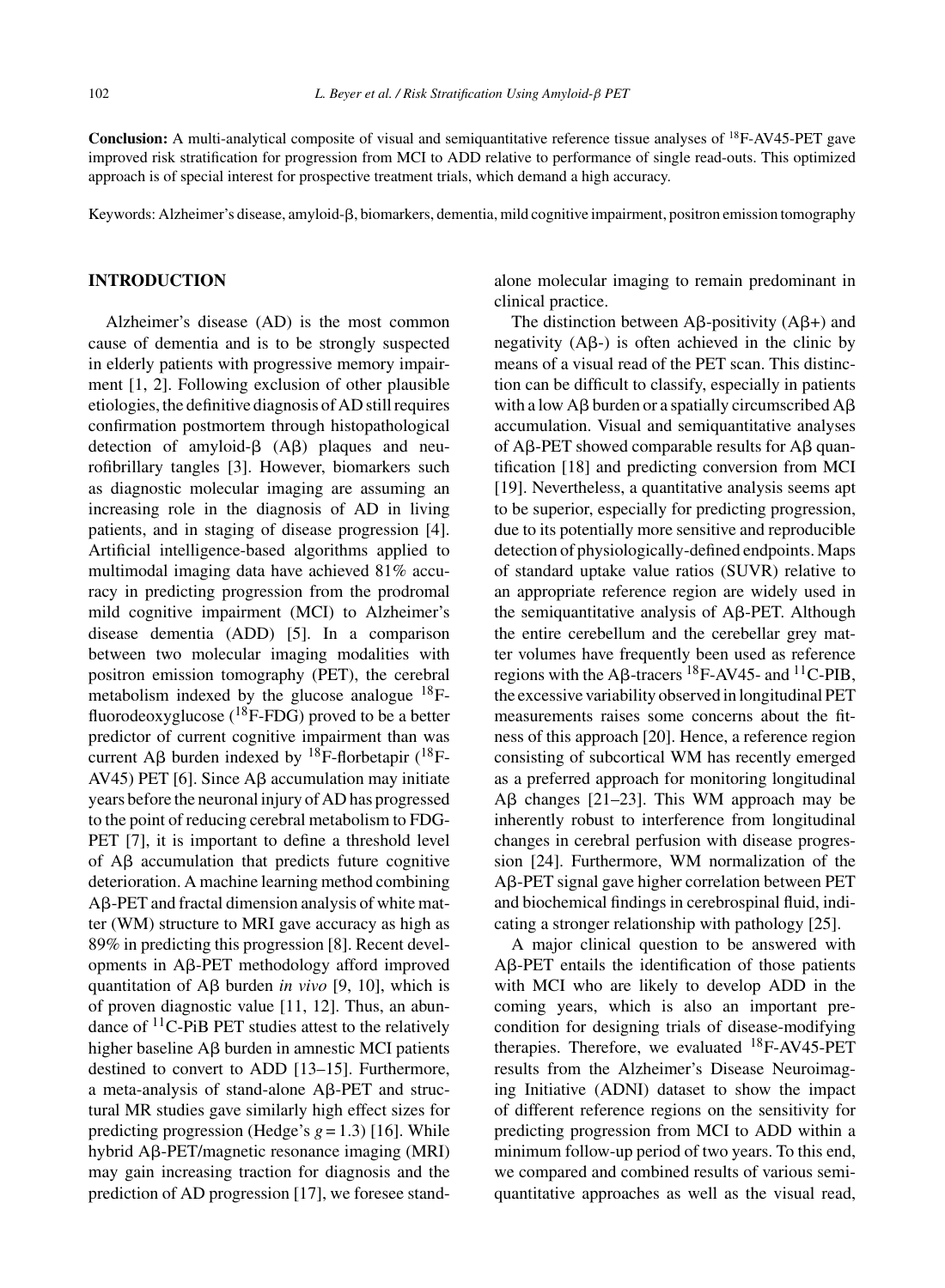aiming to gain an improved categorization scheme for predicting progression to ADD. We especially focused on subjects with borderline pathological  $A\beta$ accumulation of magnitude close to the established semiquantitative thresholds [26], as these clinical reads are especially problematic and thus most likely to benefit from an optimization of risk prediction, e.g., for inclusion in clinical trials.

# **MATERIAL AND METHODS**

# *Alzheimer's disease neuroimaging initiative*

Data used in the preparation of this article were obtained from the ADNI database [\(http://adni.loni.usc.edu\)](http://adni.loni.usc.edu). The ADNI was launched in 2003 by the National Institute on Aging (NIA), the National Institute of Biomedical Imaging and Bioengineering (NIBIB), the Food and Drug Administration (FDA), private pharmaceutical companies and non-profit organizations, as a \$60 million, 5 year public-private partnership. The primary goal of ADNI has been to test whether serial MRI, PET, other biological markers, and clinical and neuropsychological assessment can be combined to measure the progression of MCI and early AD. Determination of sensitive and specific markers of very early AD progression is intended to aid researchers and clinicians to develop new treatments and monitor their effectiveness, as well as lessen the time and cost of clinical trials.

The Principal Investigator of this initiative is Michael W. Weiner, MD, VA Medical Center and University of California – San Francisco. ADNI is the result of efforts of many co-investigators from a broad range of academic institutions and private corporations, and subjects have been recruited from over 50 sites across the U.S. and Canada. The initial goal of ADNI was to recruit 800 subjects but ADNI has been followed by ADNI-GO and ADNI-2. To date these three protocols have recruited over 1,500 adults, aged 55 to 90 years, to participate in the research, consisting of cognitively normal older individuals, people with early or late MCI, and people with early AD. The follow up duration of each group is specified in the protocols for ADNI-1, ADNI-2 and ADNI-GO. Subjects originally recruited for ADNI-1 and ADNI-GO had the option to be followed in ADNI-2. For upto-date information, see [http://www.adni-info.org.](http://www.adni-info.org) Pre-processed brain <sup>18</sup>F-AV45-PET images and T1weighted (T1w) MPRAGE images were downloaded from the ADNI database.

# *Patient selection and study design*

We included 486 subjects from ADNI-GO and ADNI-2 with a clinical diagnosis of MCI and presenting a brain 18F-AV45-PET/T1w MPRAGE dataset at their study baseline. Further inclusion was defined by ≥24 months follow up or progression to ADD during follow up. The last follow-up time-point or the time of progression was extracted from the ADNI database. 90 subjects were excluded due to <24 months followup without progression, resulting in a total number of 396 evaluated subjects. We recorded age, gender, years of education, ApoE alleles, and Alzheimer's Disease Assessment Scale (ADAS-Cog 13) score for all patients. Details of the resulting study groups including demographics are provided in Table 1.

# *Image data*

# *ADNI* <sup>18</sup>*F-AV45-PET acquisition and*

# *pre-processing*

The 18F-AV45-PET images had been acquired using Siemens, GE, and Philips PET scanners according to a standard dynamic 50–70 min acquisition

| ٠<br>۰.<br>M.<br>٧<br>۰, |  |
|--------------------------|--|
|--------------------------|--|

Demographics and covariates of the whole study population and the subgroups of progressors and non-progressors from mild cognitive impairment to Alzheimer's disease dementia

|                                                           | A11              | Progressors      | Non-progressors |
|-----------------------------------------------------------|------------------|------------------|-----------------|
| Number of subjects                                        | 396              | 110              | 286             |
| Age (y; mean $\pm$ SD)                                    | $72.4 \pm 7.8$   | $73.9 \pm 7.5$   | $71.8 \pm 7.8$  |
| Gender $(\sigma/\varphi)$                                 | 226/170          | 62/48            | 164/122         |
| Follow-up-time (mo; mean $\pm$ SD)                        | $45.6 \pm 13.0$  | $40.2 + 15.2$    | $47.6 \pm 11.4$ |
| Education (y; mean $\pm$ SD)                              | $16.2 + 2.7$     | $16.0 \pm 2.6$   | $16.2 + 2.7$    |
| <i>APOE</i> $\varepsilon$ 4 (N of alleles; mean $\pm$ SD) | $0.56 \pm 0.66$  | $0.82 \pm 0.64$  | $0.46 \pm 0.64$ |
| ADAS-Cog 13                                               | $14.7 \pm 7.0$   | $20.3 + 7.5$     | $12.5 \pm 5.4$  |
| ADAS annual decrease $(N = 291)$                          | $-0.47 \pm 1.72$ | $-1.96 \pm 2.07$ | $0.02 \pm 1.24$ |
| Time to progression (mo; mean $\pm$ SD)                   | $24.5 \pm 15.4$  | $24.5 \pm 15.4$  |                 |

y, years; mo, months; SD, standard deviation; ADAS, Alzheimer's disease assessment scale.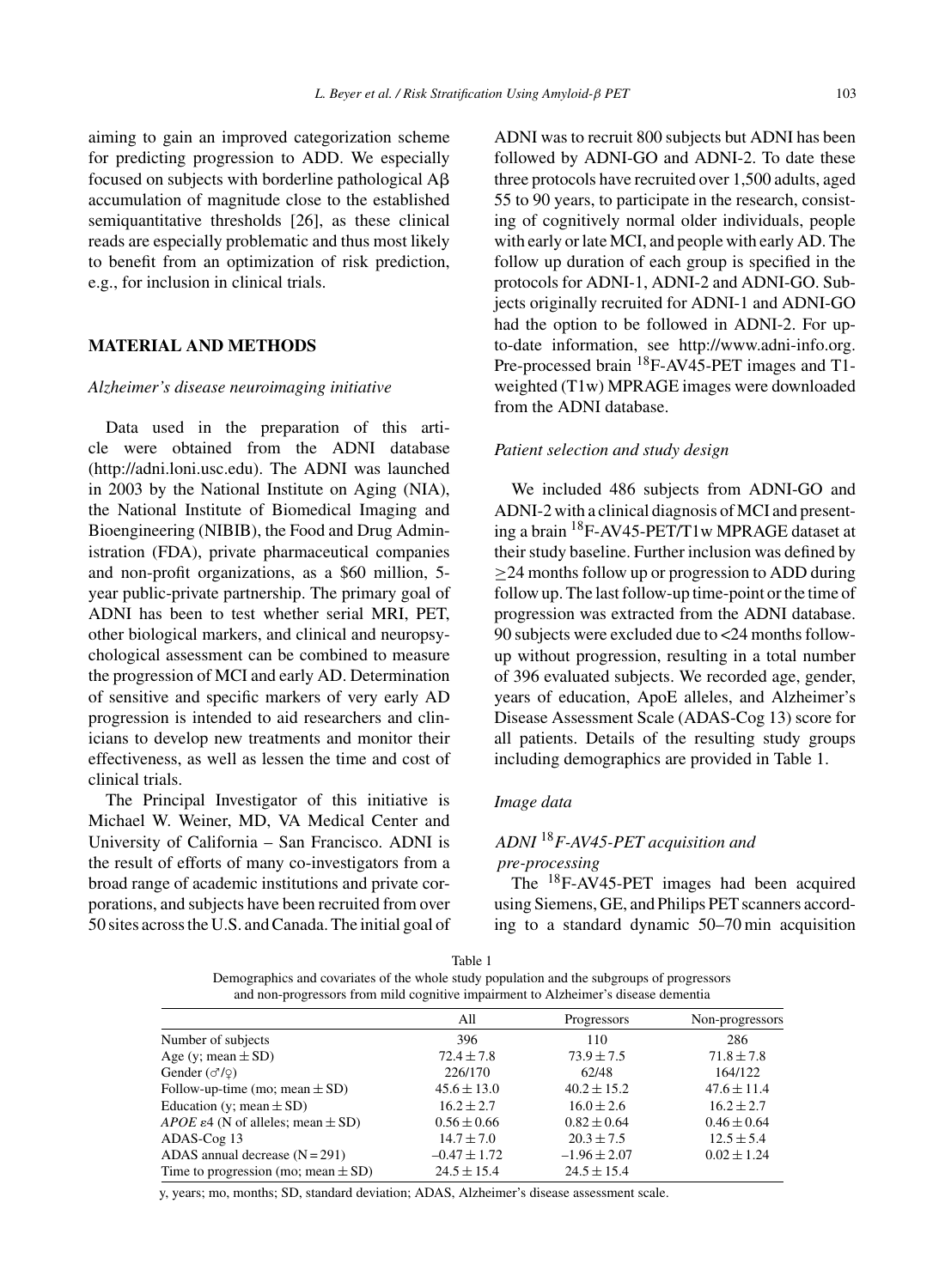protocol following the intravenous injection of  $370 \pm 37$  MBq of <sup>18</sup>F-AV45. Data were corrected for scatter and for attenuation, which was measured using the CT scan for PET/CT scanners, or a transmission scan with  $^{68}$ Ge or  $^{137}$ Cs rotating rod sources for stand-alone PET scanners. Images were reconstructed using scanner-specific algorithms, and sent to the University of Michigan, where they were reviewed for artifacts and transmitted to the Laboratory of NeuroImaging (LONI) for storage.

Downloaded 18F-AV45-PET images in DICOM format had been pre-processed in four steps: 1) motion correction by co-registration of single 5-min frames; 2) time frame averaging (50–70 min p.i.); 3) reorientation in a standardized  $160 \times 160 \times 96$ matrix with 1.5 mm cubic voxels; 4) smoothing with a scanner-specific filter function to an isotropic resolution of 8 mm. Partial volume correction was not performed.

#### *ADNI MRI acquisition and pre-processing*

T1-weighted MRI scans had been acquired using Siemens, GE, or Philips MRI scanners according to a standard protocol [27] involving acquisitions of two 3-D MPRAGE imaging sequences per subject. Of the two images acquired per subject and time-point, the ADNI quality assurance team selected the better image for pre-processing, based on the presence and severity of commonly occurring image artifacts.

MRI pre-processing involved: 1) application of a scanner-specific correction for gradient nonlinearity distortion (Gradwarp) [28]; 2) correction for image intensity non-uniformity (B1) [27]; 3) histogram peak sharpening algorithm for bias field correction (N3) [29]; 4) application of spatial scaling factors obtained by phantom measurements. For images acquired on Philips scanners, the B1 correction was already implemented, and the gradient systems with this instrument tended to be linear [27].

#### *Image processing*

All procedures were performed according to an automatic protocol using the PMOD PNEURO tool (V. 3.5 PMOD Technologies, Zürich): PET images were rigidly co-registered to the corresponding MRI to calculate a linear transformation (PET-2-MRI). Individual MR images were nonlinearly co-registered to the standard Montreal Neurological Institute (MNI)-space MRI template (MRI-2-MNI), while PET-2-MRI and MRI-2-MNI transformations were used to resample the PET images into the MNI space. T1-weighted MR images were segmented into gray matter (GM), WM, and cerebrospinal fluid [30] to generate a total of 83 individual brain VOIs for each subject in the MNI-space, according to the atlas of Hammers [31]. Inverse PET-2-MNI transformations were used to resample VOIs from the Hammers atlas to the native PET space, in which VOI calculations were subsequently performed. All images were visually checked for correct co-registration and appropriate segmentation.

# *Image analysis*

For the visual analysis, two experts with considerable experience in brain  $\overrightarrow{AB}$  imaging independently read the PET scans. The images received binary rating as either  $A\beta$ + or  $A\beta$ -. Discrepant results were read and decided by a third expert (majority read).

For the semiquantitative analysis, a composite (COMP) cortical VOI comprising frontal, parietal, temporal regions, and precuneal/posterior cingulate gyrus was calculated as described previously [21]. Three established reference regions were used: 1) cerebellar grey matter (CBL), 2) brainstem (BST), and 3) subcortical WM (see Fig. 1). The WM reference tissue was generated by a subtraction method (full atlas - individual grey matter), as this method performed best in our previous study [32].



Fig. 1. Illustration of the three different reference regions with voxels containing reference region tissue highlighted in red and the remaining brain in green for A) cerebellar grey matter (CBL); B) brainstem (BST); C) subcortical white matter (WM).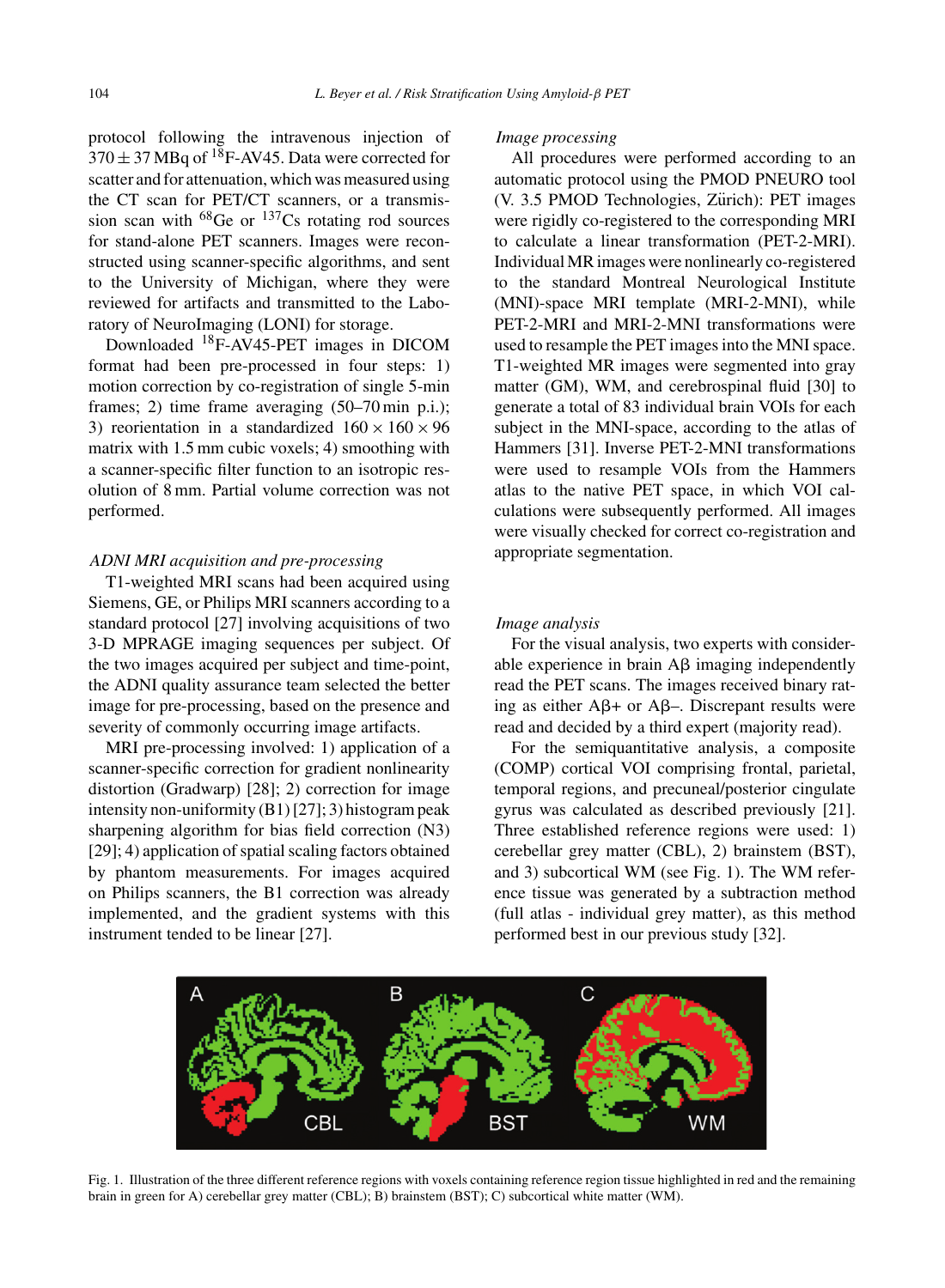# *Statistics*

The results of the visual read were compared between both expert readers using the Kappa coefficient. Mean (±SD) COMP-SUVR and single region SUVR were calculated for all patients according to the different reference regions listed above (CBL, BST, WM) and compared between progressors and non-progressors using a one-way ANOVA. Visual read and semiquantitative PET classifications were compared amongst each other by correlation analysis (Pearson's correlation coefficient) and by receiver operator characteristics (ROC) to estimate the best performing method for predicting a progression from MCI to ADD, i.e., the method with greatest area under the curve (AUC). ROCs were compared using the ROC 2 curves tool, version 6 (ACOMED statistic, Leipzig Germany), which implements the non-parametric approach of DeLong [33]. 18F-AV45 cut-off values, sensitivities, and specificities were calculated *post hoc* as those giving the best tradeoff between sensitivity and specificity (i.e., the highest sum of sensitivity and specificity values) for the discrimination between progressors and nonprogressors according to the three reference region methods. Obtained cut-off values were then used to classify semiquantitation by each reference tissue as an A $\beta$ -positive or A $\beta$ -negative item. Hazard ratios were calculated to investigate the additive risk for single-item positivity compared to overall negative subjects including the gender, age, APOE4 status, education, ADAS, and the scanner type as covariates and log-rank tests were performed for the comparison between positive read-outs for subjects with only one positive rated item.

The number of positive items ( $n = 1$  visual and  $n = 3$ quantitative) was summed for each subject, resulting in a minimum score of "0" and a maximum of "4", when all items were deemed positive. The summed item score was compared to single items by ROC analyses and the hazard ratio (HR) was calculated to investigate the additive risk imparted by the combined rating. For all statistical tests *p*-values < 0.05 were assigned to be significant.

#### **RESULTS**

## *Demographics*

Our final study population included 396 subjects with the clinical diagnosis of MCI at their baseline 18F-AV45-PET examination and a mean clinical follow-up period of  $45.6 \pm 13.0$  (range 3.7–77.9) months. See Table 1 for details of the study population.

The observed incidence of progression to ADD during follow-up was 27.8% (110/396) and this incidence was higher for subjects with a higher  $^{18}$ F-AV45-PET SUVR $_{\text{CBI}}$  (see Fig. 2).

# *Visual read*

With the visual read, 40.7% (161/396) of all subjects were rated  $A\beta+$ . The binary reads of the first two experts had a Kappa coefficient of  $0.660$  ( $p < 0.001$ ) with 54 (13.6%) discrepant reads, which required a third expert reading for majority decision.

# *Semiquantitative results from different reference regions*

All mean SUVR  $(\pm SD)$  of the different reference region methods grouped by progression are presented in Table 2. The SUVRs differed significantly between progressors and non-progressors  $(p_{\text{CBL}} = 0.001, p_{\text{BST}} = 0.001, p_{\text{WM}} = 0.002)$ . The lowest SD for all groups was observed with the WM reference. The semiquantitative read-outs correlated significantly amongst each other and with the visual read (all *p* < 0.001).

# *ROC analyses*

When using for all subjects the COMP-SUVR results for the three different reference regions and the visual read, ROC analyses gave a mean  $(\pm SD)$ AUC of  $0.784 \, (\pm 0.027)$  for the cerebellar grey matter reference,  $0.805$  ( $\pm 0.025$ ) for the brainstem reference,  $0.813$  ( $\pm 0.023$ ) for the white matter reference, and  $0.766$  ( $\pm 0.027$ ) for the visual read. The three semiquantitative analyses did not significantly differ with respect to prediction of progressors, but the BST and WM reference regions gave significantly higher ROC AUCs when compared to the visual read  $(p=0.02$  for BST and  $p=0.03$  for WM). In a subgroup analysis with subjects who progressed within one year after the amyloid PET scan, the AUCs did not significantly differ among the three semiquantitative analyses  $(AUC<sub>CBL</sub> = 0.769, AUC<sub>BST</sub> = 0.770,$  $AUC_{WM} = 0.785$ , whereas all semiquantitative approaches showed higher AUC values compared to the visual read ( $AUC<sub>visual</sub> = 0.739$ ).

To determine the predictive performance at borderline amyloid load, we sorted the patients according to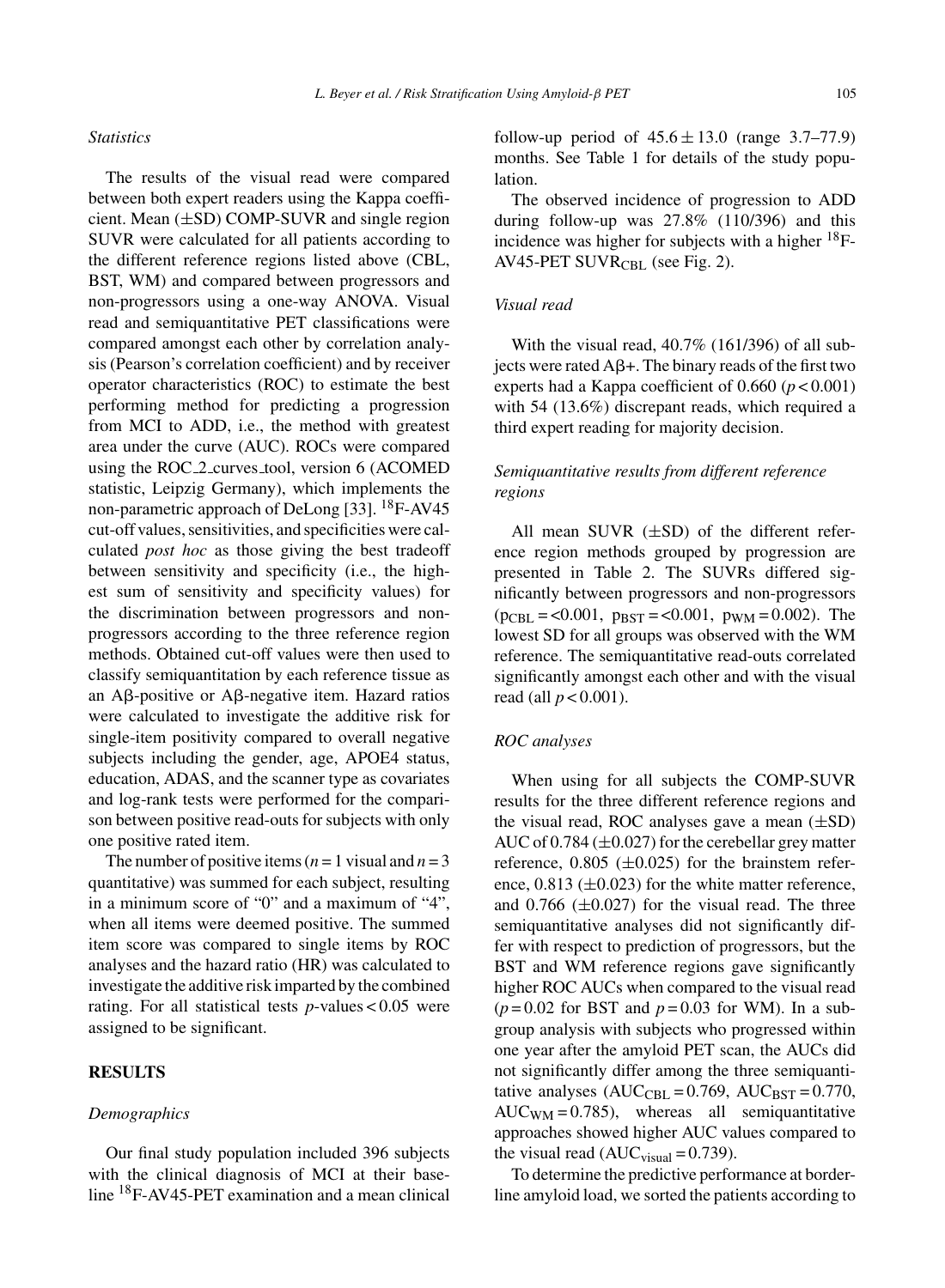

Fig. 2. Number of all subjects initially presenting with mild cognitive impairment, divided into progressors (red bars) and non-progressors (green bars) and the progression rate (black line) as a function of the upper  $\text{SUVR}_{\text{CBL}}$  threshold for subjects included.

|                                                            | Table 2              |                      |                     |
|------------------------------------------------------------|----------------------|----------------------|---------------------|
|                                                            | <b>COMP-SUVR CBL</b> | <b>COMP-SUVR BST</b> | <b>COMP-SUVR WM</b> |
| All $(n=396)$                                              | $1.38 \pm 0.25$      | $0.90 \pm 0.17$      | $0.93 \pm 0.10$     |
| Progressors $(n=110)$                                      | $1.56 \pm 0.26$      | $1.04 \pm 0.15$      | $1.01 \pm 0.08$     |
| Non-progressors $(n=286)$                                  | $1.31 \pm 0.21$      | $0.85 \pm 0.14$      | $0.90 \pm 0.09$     |
| Effect size (Cohen's d) Progressors versus non-progressors | 1.00                 | 1.12                 | LO6                 |

Composite (COMP) standard uptake value ratios values (SUVR) of all subjects, the progressors and non-progressors for the three different reference regions, i.e., cerebellar grey matter (CBL), brainstem (BST), and subcortical white matter (WM).

descending SUVR values (see Fig. 3). As expected, AUC values decreased with descending SUVR threshold values for all three investigated methods. By far the most robust AUC as a function of threshold was obtained using the WM reference, indicating still high prediction of progression among borderline cases.

We evaluated the optimal sensitivity and specificity of all methods by undertaking a ROC analysis. The visual read showed a sensitivity of 79.1% and a specificity of 74.1%, which was set as the reference standard. When demanding the same sensitivity or specificity with adapted SUVR thresholds for the three reference regions, the WM reference showed the highest corresponding specificity (76.9%) and sensitivity (80.0%) (see Table 3).

# *Combined rating*

When categorizing the subjects using the SUVR thresholds with the highest individual summed sen-

sitivity and specificity for predicting progression (SUVR  $\geq$  1.41 for CBL,  $\geq$  0.95 for BST, and  $\geq$  0.97 for WM) and including the gender, age, APOE4 status, education, ADAS, and the scanner type as covariates, the progression rate increased as a function of the number of positive items (see Table 4). When combining the four binarized methods specified above (visual read, CBL, BST, WM) to give a score ranging from 0 to 4 positive items, 28.5% (112/396) of all subjects and 32.7% (36/110) of those subjects converting to ADD within the observation period showed inconsistent results, i.e., not deemed positive or negative in all four items. Of the 42 subjects with only one positive read-out, 21.4% (9/42) of subjects progressed to ADD within a mean followup of 30.0 months (range 4.2–57.7 months). Four of these nine converters were positive only for the WM reference read-out, two of nine were positive in the CBL and BST read-out, and one was rated positive only to visual read. The read-outs did not differ in their predictive power in this small subanalysis  $(p=0.133)$ .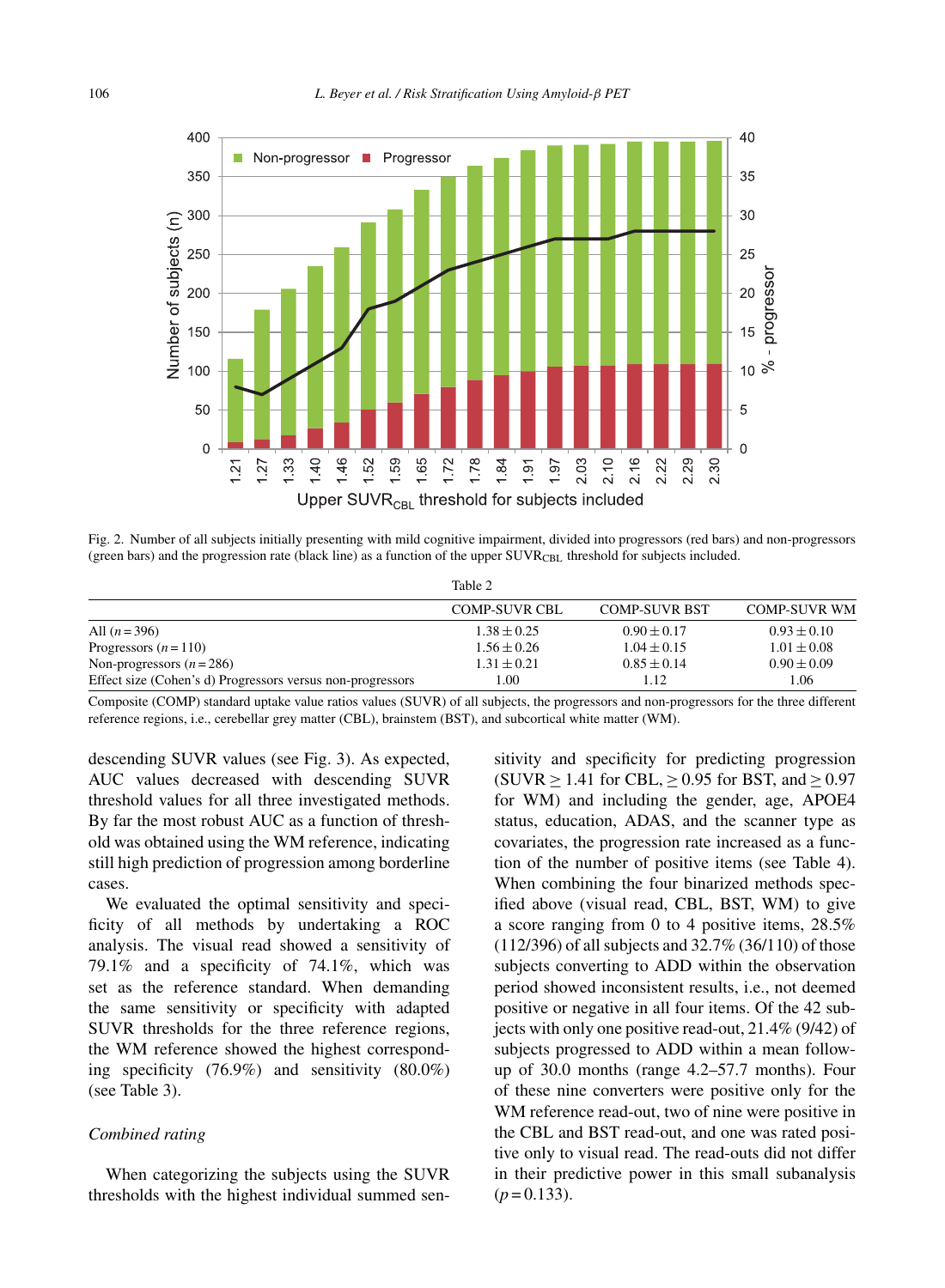

Fig. 3. A–C) Receiver operating characteristic curves for the predictive value for progression from mild cognitive impairment to Alzheimer's disease dementia for the three different reference region analyses against the visual read. D) AUC values for the visual read and the three reference region methods when including subjects based on their SUVRCBL value. The solid lines define the trend for each method based on the single values expressed as dots. Analyses including subjects with a  $\text{SUV}_{\text{CBL}}$  < 1.143 are depicted in the grey sector because of insufficient statistics for  $n \leq 45$ . CBL, cerebellum; BST, brainstem; WM, white matter.

Table 3 Corresponding sensitivities and specificities for the four different analytical methods

| Sensitivity $(\%)$<br>Specificity $(\%)$ |
|------------------------------------------|
| 74.1                                     |
| 72.0                                     |
| 73.8                                     |
| 76.9                                     |
| 74.1                                     |
| 74.1                                     |
| 74.1                                     |
| 74.1                                     |
|                                          |

MCI, mild cognitive impairment; CBL, cerebellar grey matter; BST, brainstem; WM, white matter.

Comparing visual with semiquantitative read-outs, six out of 396 MCI subjects were rated positive only to visual read but negative in any of the three semiquantitative read-outs, including only one (16.7%) progressor to ADD. 39 out of 396 MCI subjects were rated positive in any semiquantitative approach but were not positive to visual read, of whom 14 (35.9%) progressed to ADD.

#### *Progression risk*

The four methods differed in their predictive power for risk of progression. A positive  $\mathsf{A}\beta\text{-PET}$ result using WM reference, with a HR of 4.4 [2.6–7.6], showed the best discriminatory power and progression-risk stratification compared to a negative  $\mathsf{A}\beta\text{-PET}$  result, followed by the visual read  $(HR = 3.8$   $[2.2-6.5]$ , the BST normalization  $(HR = 3.7 [2.2–6.2])$ , and the CBL normalization  $(HR = 2.8$  [1.8–4.5]). For the prediction of progressors, the ROC analyses of the combined rating with all four methods showed a mean  $(\pm SD)$  AUC of  $0.824$  ( $\pm 0.023$ ), a significantly better performance compared to that of the visual read or the CBL referenced SUVR alone ( $p_{visual} < 0.001$ ;  $p_{CBL} = 0.005$ ), but not compared to the BST and WM referenced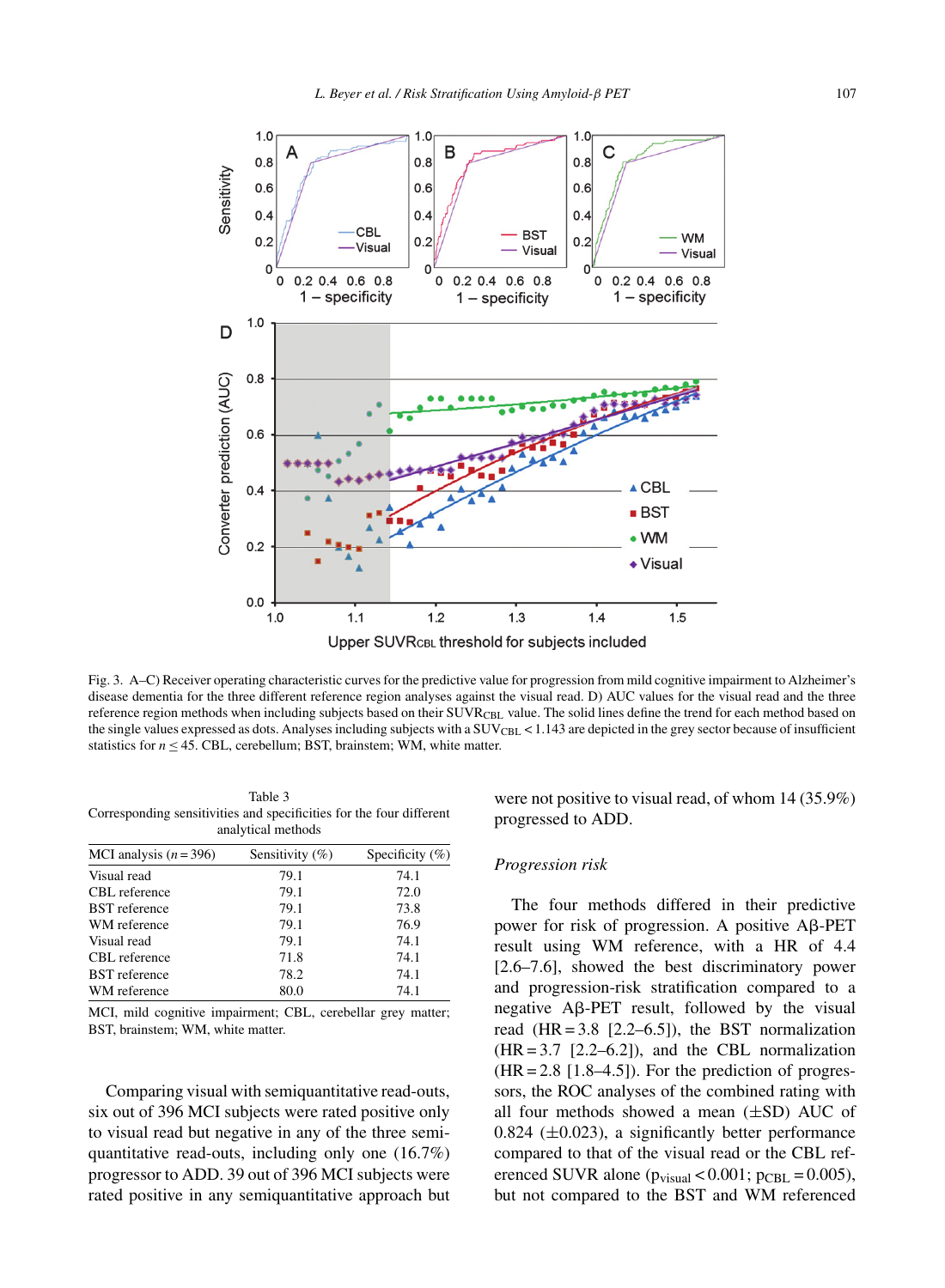| Number of positive items in the four methods with the number and percentage of subjects, sensitivity and specificity and the incidence of<br>progression for all subgroups |  |  |  |  |  |
|----------------------------------------------------------------------------------------------------------------------------------------------------------------------------|--|--|--|--|--|
| Positive items                                                                                                                                                             |  |  |  |  |  |
| $\Lambda$ ll cubioota                                                                                                                                                      |  |  |  |  |  |

Table 4

| All subjects                                              |                 |                 |                 |                 |                 |
|-----------------------------------------------------------|-----------------|-----------------|-----------------|-----------------|-----------------|
| Number of subjects $(N/\%)$                               | 182/46.0        | 42/10.6         | 36/9.1          | 34/8.6          | 102/25.8        |
| Age                                                       | $69.9 \pm 7.5$  | $74.7 \pm 9.8$  | $73.4 \pm 7.5$  | $72.5 \pm 8.2$  | $75.3 \pm 5.7$  |
| Gender $(\sigma/\varphi)$                                 | 102/80          | 20/22           | 21/15           | 17/17           | 66/36           |
| Education (y; mean $\pm$ SD)                              | $16.5 \pm 2.5$  | $16.4 \pm 2.8$  | $15.2 \pm 3.0$  | $15.3 + 2.5$    | $16.0 \pm 2.8$  |
| <i>APOE</i> $\varepsilon$ 4 (N of alleles; mean $\pm$ SD) | $0.29 \pm 0.50$ | $0.40 \pm 0.59$ | $0.86 \pm 0.68$ | $1.06 \pm 0.74$ | $0.83 \pm 0.65$ |
| <b>ADAS</b>                                               | $11.9 \pm 5.2$  | $14.1 \pm 7.6$  | $15.2 \pm 5.5$  | $17.2 + 7.2$    | $18.7 \pm 7.6$  |
| ADAS annual decrease                                      | $0.2 \pm 0.9$   | $-0.4 \pm 1.5$  | $-0.5 \pm 1.4$  | $-0.7 \pm 2.1$  | $-1.8 \pm 2.2$  |
| Progressors/non-progressors (N)                           | 9/173           | 9/33            | 12/24           | 14/20           | 66/36           |
| Progression rate $(\%)$                                   | 5.5             | 21.4            | 33.3            | 42.9            | 64.0            |
| Time to progression                                       | $23.0 \pm 17.7$ | $27.0 \pm 18.9$ | $30.7 \pm 18.8$ | $27.6 \pm 16.0$ | $22.7 \pm 13.8$ |
| Sensitivity $(\% )$                                       | 100             | 90.9            | 82.7            | 71.8            | 58.2            |
| Specificity $(\% )$                                       | $\Omega$        | 60.5            | 72.0            | 80.4            | 87.4            |
|                                                           |                 |                 |                 |                 |                 |



Fig. 4. Kaplan-Meier analyses for the progression-free survival rate within the observation period of the five subgroups (0–4) of patients initially presenting with mild cognitive impairment, according to the multi-analytical item rating, where a score of 4 indicates positivity in all items. \*\*\**p* < 0.001.

SUVRs ( $p_{\text{BST}} = 0.140$ ;  $p_{\text{WM}} = 0.493$ ). When including also the APOE status  $(0/\geq 1)$ , binarized age (median split into younger/older subjects), binarized ADAS score (median split) and binarized years of education (median split), a rating from 0–8 showed an even higher mean AUC value of  $0.854$  ( $\pm 0.021$ ). The non-PET data alone resulted in an AUC value of  $0.756 \ (\pm 0.027)$ .

The evaluation of the additive risk from a higher number of positive items showed that each additional positive item increased the progression risk significantly resulting in a HR for the combined rating of 1.6 [1.4–1.9] ( $X^2 = 185.71$ ,  $p < 0.001$ ). This was also reflected by the progression-free survival times of the various groups (Fig. 4).

#### **DISCUSSION**

We present a multi-analytical approach using  $^{18}F-$ AV45 amyloid PET images to predict progression to ADD in patients presenting with MCI. We systematically investigated the impact of using three different reference regions for SUVR calculation on the estimated risk for progression and compared these semiquantitative approaches with a concordance visual read. Furthermore, we combined the results of all four methods and evaluated the risk of progression as a function of the aggregate number of positive items. Semiquantitative analysis by a WM reference gave the best performance in predicting progression among the four single approaches. How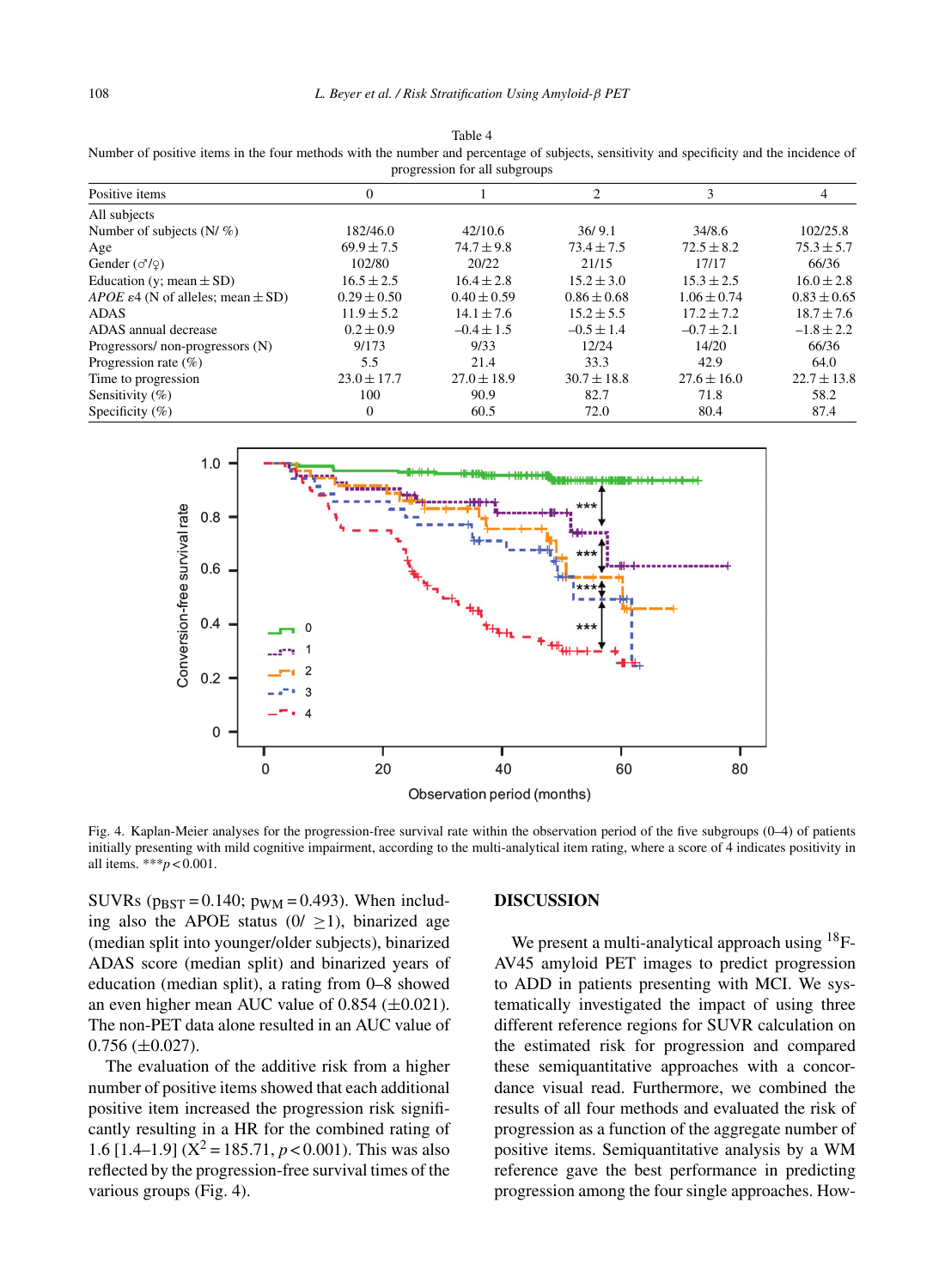ever, and most importantly, the combined results of three semiquantitative and visual analyses provided the overall best stratification; among those cases with four positive  $\mathbf{A}\mathbf{\beta}+$  readouts, 64% progressed to ADD within a mean progression time of only 23 months.

Biomarkers of  $A\beta$  deposition have been integrated into the criteria for the early diagnosis of AD [1, 2]. Unfortunately, a standardized read-out with thresholds for normality is lacking, which hampers the widespread clinical implementation of such tools [34]. The development of an accurate biomarkerbased predictor for the individual risk of progression from MCI to ADD would be of great clinical interest [35]. Visual reading remains the standard practice with <sup>18</sup>F-AV45-PET imaging. An earlier comparison of visual read and quantitative  $^{18}$ F-AV45-PET analyses showed equivalent fitness of the two approaches for identifying  $A\beta$ + status in subjects with MCI [19]. However, especially in borderline cases with a low Aß burden, a visually-based prediction of risk for progression to clinically manifest ADD is challenging. We now report a sensitivity of 79.1% and a specificity of 74.1% for predicting disease progression by the visual read-out, while similar levels were achieved for brainstem and white matter reference, whereas slightly lower levels were observed for the cerebellar reference.

In recent longitudinal A $\beta$ -PET studies with <sup>18</sup>F-AV45, forebrain WM proved to be a better reference region than was the usual standard of entire cerebellum [21–23]. For patients whose cerebrospinal fluid  $A\beta_{1-42}$  concentrations had suggested stable or increased brain  $\text{AB}$  burden to follow-up, the PET SUVRs with WM normalization showed results concurring best with the biochemical findings [23]. In addition, the inter-subject variability was lowest for the WM reference analysis, indicating that this approach gives rise to fewer interfering factors than does entire cerebellum normalization [21]. This seems especially pertinent given that effects of longitudinal, disease-related changes in cerebral perfusion on SUVR might be better accommodated with the WM reference region [24]. Overall, our data show a slightly, but not significantly, higher discriminatory power with a WM reference compared to results with the CBL and BST reference regions or the visual read. For subjects with a low or high amyloid burden, the clinically used visual read seems to be sufficient, without need for an additional semiquantitative evaluation. Interestingly, when considering those MCI subjects with borderline SUVR<sub>CBL</sub> values, we found an increasing discrepancy between the discriminatory powers of the different read-outs. While discriminatory power remained approximately stable using the WM reference, there was significantly reduced power with CBL or BST reference regions and the visual read for those patients with a  $\text{SUVR}_{\text{CBL}}$  close to the established positivity threshold value [26]. This observation suggests that the predictive accuracy for future progression is increased by using a WM reference. Indeed, we consider that WM reference normalization has superior diagnostic value especially for the borderline subjects. It is precisely in such cases that a correct categorization of  $A\beta$  status is of particular importance, especially if they should be candidates for therapeutic trials, since inclusion of false-positive cases would diminish the power of such studies.

The three semiquantitative analyses all showed comparable sensitivities, which was highest (80.0%) using the WM reference region, to be compared with 74.1% specificity recorded for the visual read. Therefore, all three SUVR methods seem equally appropriate for use when high specificity is required. However, the semiquantitative approaches offer the opportunity to deliver higher sensitivity or specificity by threshold modification if required, e.g., when conducting therapeutic trials in an exclusively  $A\beta$ positive study group.

We evaluated the combined and separate predictive values of four 18F-AV45-PET evaluation methods among patients with MCI at the time of scanning. The composite positivity rating with all four methods showed the highest capability for predicting progression to ADD, which indeed exceeded the sensitivities for the separate use of any single method. The total number of positively-rated results significantly affected the estimated risk of progression. Thus, the progression rate increased as a function of the number of positive items, from only 5.5% in those with no positive item to 64% in those with four results items, i.e., an 11-fold higher risk to convert compared to the consistently negative patients. When comparing the different groups, we note that the overall negative subjects were significantly younger than were subjects with multiple positive read-outs. This might lower the statistical progression risk of negative cases, as the incidence of ADD is age-dependent.

We found discrepancies between the itempositivity in 28.5% of all subjects, and in 32.7% of the subjects converting to an ADD within the observation period. This may suggest that the different read-outs contain supplemental or incompletely overlapping information predictive of a progression from MCI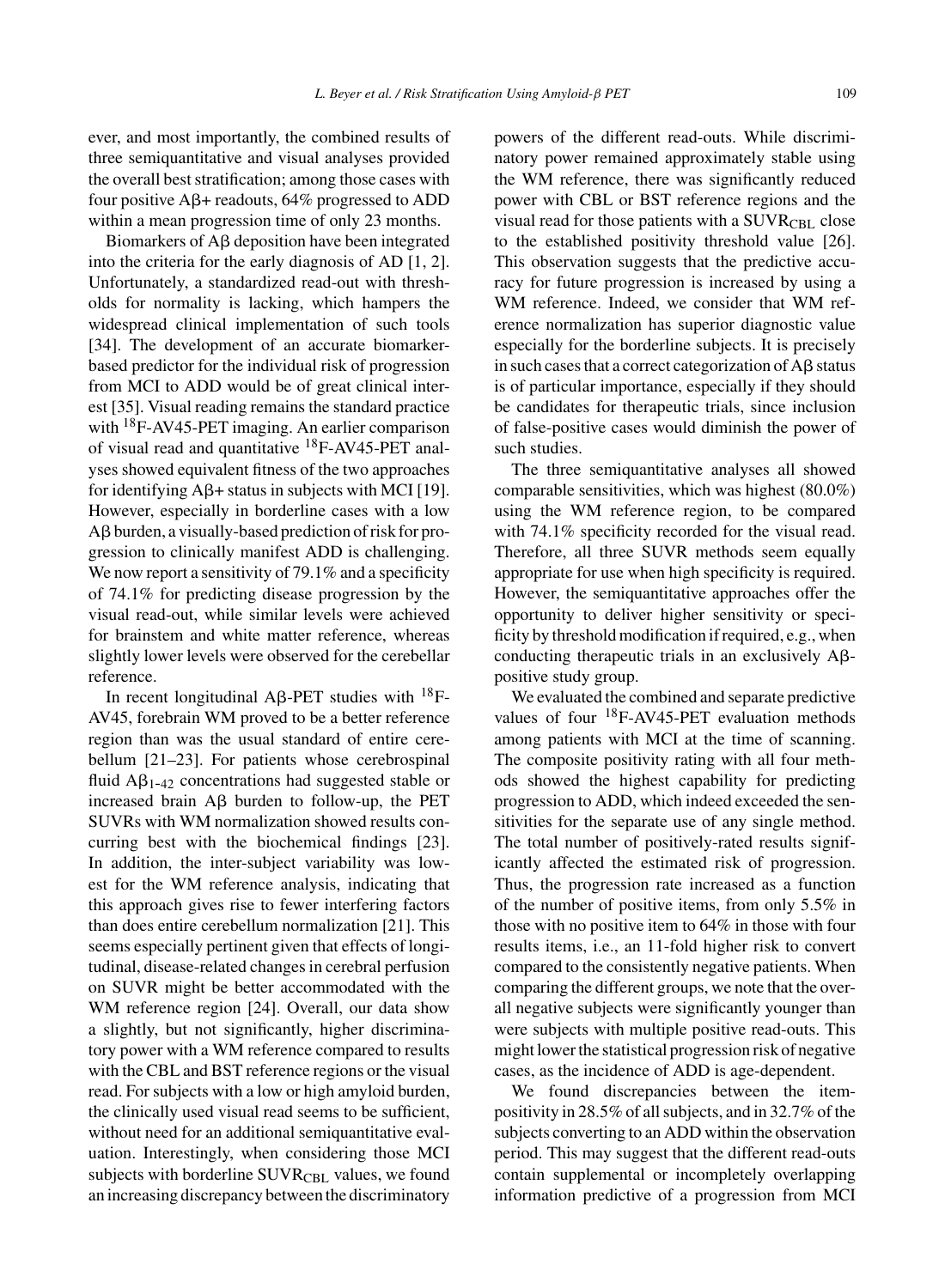to ADD. The combined evaluation of all results may give an improved trade-off, minimizing the weighting of each methods' disadvantages, thus improving diagnosis in borderline cases which are difficult to discriminate visually [36]. In other words, the combined evaluation of several semiquantitative analyses using different reference regions might average out method-specific biases, as might arise due to the relatively high non-specific binding of  $A\beta$  tracers in WM, or due to the inherently high inter-subject variability in longitudinal measurements with a CBL reference region [20].

In conclusion, the combined evaluation of the results of visual read and three SUVR methods for 18F-AV45-PET improved the power for predicting progression of MCI to ADD, especially in those cases with a low  $A\beta$  burden lying near the positivity threshold. Given that the PET data were acquired during the interval of 50–70 min after tracer injection, our analyses may not be optimal for all cases, since confounding effects of any cerebral perfusion changes occurring during the scan might not be properly accommodated. In consideration of this possibility, full dynamic data acquisitions would have been preferable, although we note that such long PET recordings are hardly practicable in a clinical setting. Furthermore, we did not apply partial volume correction in this study, such that degree of brain atrophy might contribute to group differences. Routine implementation of our method would require a semi-automated data analysis pipeline for calculating and scoring the three different reference tissue normalization methods, in conjunction with the ordinary visual read. Based on our experience, we find this to be feasible through modification of commercially available software packages. Our approach should be especially useful for therapeutic trials, where reliable prediction of the risk for progression from MCI to ADD is critical for appropriate patient selection.

# *Conclusion*

We aimed to optimize diagnostic algorithms for using <sup>18</sup>F-AV45-PET to predict progression to ADD in MCI patients with at least two-year follow-up. For this analysis, we compared the visual read with three different reference region normalizations (CBL, BST, WM) and evaluated the combined use of the results of all four read-outs. Among the single methods, SUVR relative to the WM was clearly the best predictor of progression. Combining the four read-outs showed

even higher discriminatory power, with each positive rated item increasing the progression risk significantly. Our approach should be beneficial in contexts where high predictive accuracy is demanded, e.g., for prospective treatment trials.

# **ACKNOWLEDGMENTS**

Data collection and sharing for this project was funded by the Alzheimer's Disease Neuroimaging Initiative (ADNI) (National Institutes of Health Grant U01 AG024904) and DOD ADNI (Department of Defense award number W81XWH-12-2-0012). ADNI is funded by the National Institute on Aging, the National Institute of Biomedical Imaging and Bioengineering, and through generous contributions from the following: AbbVie, Alzheimer's Association; Alzheimer's Drug Discovery Foundation; Araclon Biotech; BioClinica, Inc.; Biogen; Bristol-Myers Squibb Company; CereSpir, Inc.; Cogstate; Eisai Inc.; Elan Pharmaceuticals, Inc.; Eli Lilly and Company; EuroImmun; F. Hoffmann-La Roche Ltd and its affiliated company Genentech, Inc.; Fujirebio; GE Healthcare; IXICO Ltd.;Janssen Alzheimer Immunotherapy Research & Development, LLC.; Johnson & Johnson Pharmaceutical Research & Development LLC.; Lumosity; Lundbeck; Merck & Co., Inc.;Meso Scale Diagnostics, LLC.; NeuroRx Research; Neurotrack Technologies; Novartis Pharmaceuticals Corporation; Pfizer Inc.; Piramal Imaging; Servier; Takeda Pharmaceutical Company; and Transition Therapeutics. The Canadian Institutes of Health Research is providing funds to support ADNI clinical sites in Canada. Private sector contributions are facilitated by the Foundation for the National Institutes of Health [\(http://www.fnih.org](http://www.fnih.org)). The grantee organization is the Northern California Institute for Research and Education, and the study is coordinated by the Alzheimer's Therapeutic Research Institute at the University of Southern California. ADNI data are disseminated by the Laboratory for Neuro Imaging at the University of Southern California.

Authors' disclosures available online [\(https://](https://www.j-alz.com/manuscript-disclosures/19-0818r2) [www.j-alz.com/manuscript-disclosures/19-0818r2\)](https://www.j-alz.com/manuscript-disclosures/19-0818r2).

#### **REFERENCES**

[1] Hyman BT, Phelps CH, Beach TG, Bigio EH, Cairns NJ, Carrillo MC, Dickson DW, Duyckaerts C, Frosch MP, Masliah E, Mirra SS, Nelson PT, Schneider JA, Thal DR, Thies B, Trojanowski JQ, Vinters HV, Montine TJ (2012)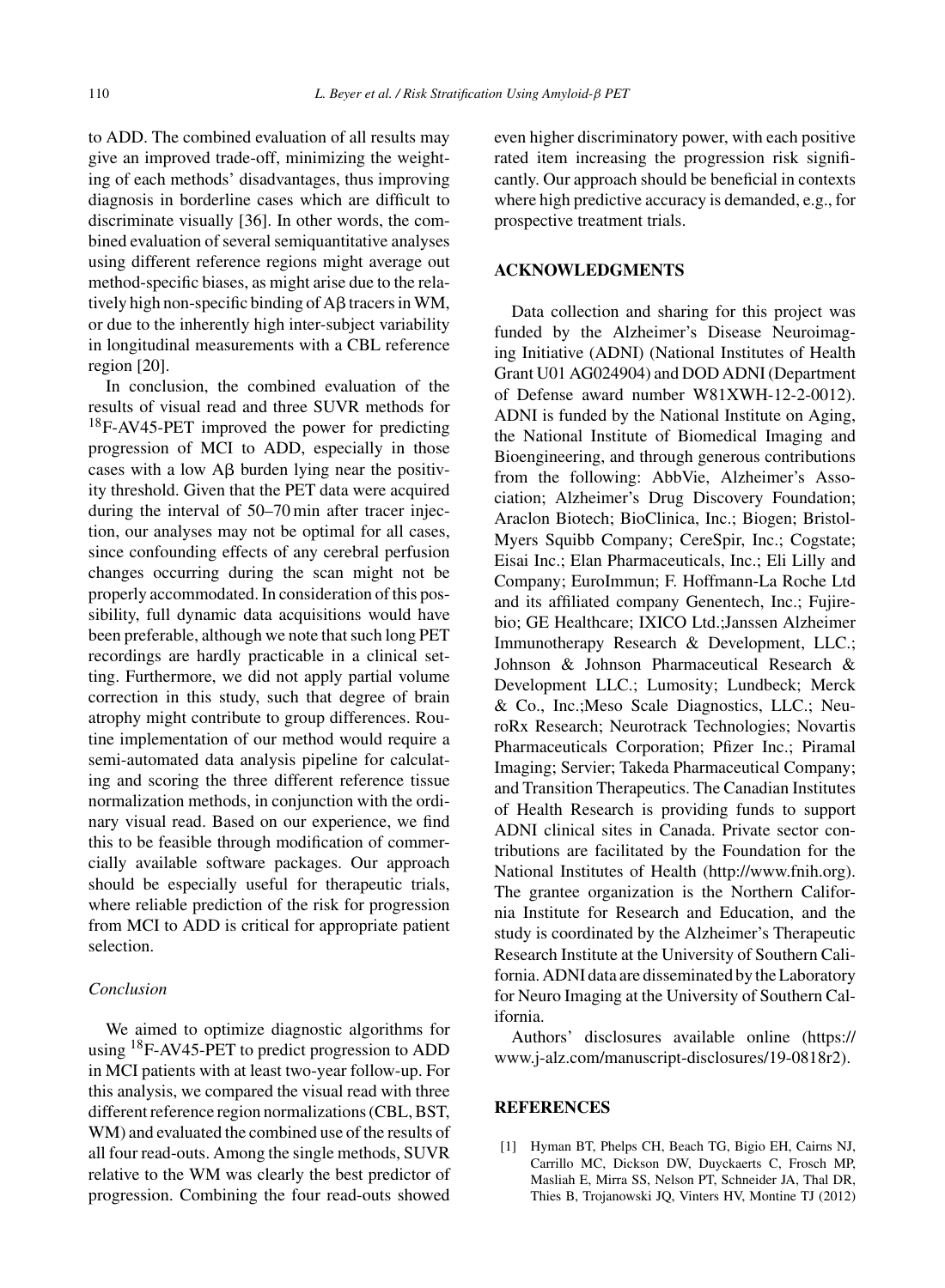National Institute on Aging-Alzheimer's Association guidelines for the neuropathologic assessment of Alzheimer's disease. *Alzheimers Dement* **8**, 1-13.

- [2] Dubois B, Feldman HH, Jacova C, Hampel H, Molinuevo JL, Blennow K, DeKosky ST, Gauthier S, Selkoe D, Bateman R, Cappa S, Crutch S, Engelborghs S, Frisoni GB, Fox NC, Galasko D, Habert MO, Jicha GA, Nordberg A, Pasquier F, Rabinovici G, Robert P, Rowe C, Salloway S, Sarazin M, Epelbaum S, de Souza LC, Vellas B, Visser PJ, Schneider L, Stern Y, Scheltens P, Cummings JL (2014) Advancing research diagnostic criteria for Alzheimer's disease: The IWG-2 criteria. *Lancet Neurol* **13**, 614-629.
- [3] Braak H, Braak E (1991) Neuropathological stageing of Alzheimer-related changes. *Acta Neuropathol* **82**, 239-259.
- [4] Jack CR Jr, Bennett DA, Blennow K, Carrillo MC, Dunn B, Haeberlein SB, Holtzman DM, Jagust W, Jessen F, Karlawish J, Liu E, Molinuevo JL, Montine T, Phelps C, Rankin KP, Rowe CC, Scheltens P, Siemers E, Snyder HM, Sperling R (2018) NIA-AA Research Framework: Toward a biological definition of Alzheimer's disease. *Alzheimers Dement* **14**, 535-562.
- [5] Lee G, Nho K, Kang B, Sohn KA, Kim D (2019) Predicting Alzheimer's disease progression using multi-modal deep learning approach. *Sci Rep* **9**, 1952.
- [6] Khosravi M, Peter J, Wintering NA, Serruya M, Shamchi SP, Werner TJ, Alavi A, Newberg AB (2019) 18F-FDG is a superior indicator of cognitive performance compared to 18F-Florbetapir in Alzheimer's disease and mild cognitive impairment evaluation: A global quantitative analysis. *J Alzheimers Dis* **70**, 1197-1207.
- [7] Jack CR Jr, Knopman DS, Jagust WJ, Petersen RC, Weiner MW, Aisen PS, Shaw LM, Vemuri P, Wiste HJ, Weigand SD, Lesnick TG, Pankratz VS, Donohue MC, Trojanowski JQ (2013) Tracking pathophysiological processes in Alzheimer's disease: An updated hypothetical model of dynamic biomarkers. *Lancet Neurol* **12**, 207-216.
- [8] Yan Y, Somer E, Grau V (2019) Classification of amyloid PET images using novel features for early diagnosis of Alzheimer's disease and mild cognitive impairment conversion. *Nucl Med Commun* **40**, 242-248.
- [9] Bruck A, Virta JR, Koivunen J, Koikkalainen J, Scheinin NM, Helenius H, Nagren K, Helin S, Parkkola R, Viitanen M, Rinne JO (2013) [11C]PIB, [18F]FDG and MR imaging in patients with mild cognitive impairment. *Eur J Nucl Med Mol Imaging* **40**, 1567-1572.
- [10] Clark CM, Schneider JA, Bedell BJ, Beach TG, Bilker WB, Mintun MA, Pontecorvo MJ, Hefti F, Carpenter AP, Flitter ML, Krautkramer MJ, Kung HF, Coleman RE, Doraiswamy PM, Fleisher AS, Sabbagh MN, Sadowsky CH, Reiman EP, Zehntner SP, Skovronsky DM (2011) Use of florbetapir-PET for imaging beta-amyloid pathology. *JAMA* **305**, 275-283.
- [11] Boccardi M, Altomare D, Ferrari C, Festari C, Guerra UP, Paghera B, Pizzocaro C, Lussignoli G, Geroldi C, Zanetti O, Cotelli MS, Turla M, Borroni B, Rozzini L, Mirabile D, Defanti C, Gennuso M, Prelle A, Gentile S, Morandi A, Vollaro S, Volta GD, Bianchetti A, Conti MZ, Cappuccio M, Carbone P, Bellandi D, Abruzzi L, Bettoni L, Villani D, Raimondi MC, Lanari A, Ciccone A, Facchi E, Di Fazio I, Rozzini R, Boffelli S, Manzoni L, Salvi GP, Cavaliere S, Belotti G, Avanzi S, Pasqualetti P, Muscio C, Padovani A, Frisoni GB (2016) Assessment of the incremental diagnostic value of Florbetapir F 18 imaging in patients with cognitive impairment: The Incremental Diagnostic Value of Amyloid PET with [18F]-Florbetapir (INDIA-FBP) Study. *JAMA Neurol* **73**, 1417-1424.
- [12] Grundman M, Pontecorvo MJ, Salloway SP, Doraiswamy PM, Fleisher AS, Sadowsky CH, Nair AK, Siderowf A, Lu M, Arora AK, Agbulos A, Flitter ML, Krautkramer MJ, Sarsour K, Skovronsky DM, Mintun MA (2013) Potential impact of amyloid imaging on diagnosis and intended management in patients with progressive cognitive decline. *Alzheimer Dis Assoc Disord* **27**, 4-15.
- [13] Koivunen J, Scheinin N, Virta JR, Aalto S, Vahlberg T, Nagren K, Helin S, Parkkola R, Viitanen M, Rinne JO (2011) Amyloid PET imaging in patients with mild cognitive impairment: A 2-year follow-up study. *Neurology* **76**, 1085-1090.
- [14] Okello A, Koivunen J, Edison P, Archer HA, Turkheimer FE, Nagren K, Bullock R, Walker Z, Kennedy A, Fox NC, Rossor MN, Rinne JO, Brooks DJ (2009) Conversion of amyloid positive and negative MCI to AD over 3 years: An 11C-PIB PET study. *Neurology* **73**, 754-760.
- [15] Ottoy J, Niemantsverdriet E, Verhaeghe J, De Roeck E, Struyfs H, Somers C, Wyffels L, Ceyssens S, Van Mossevelde S, Van den Bossche T, Van Broeckhoven C, Ribbens A, Bjerke M, Stroobants S, Engelborghs S, Staelens S (2019) Association of short-term cognitive decline and MCI-to-AD dementia conversion with CSF, MRI, amyloid- and (18)F-FDG-PET imaging. *Neuroimage Clin* **22**, 101771.
- [16] Seo EH, Park WY, Choo IH (2017) Structural MRI and amyloid PET imaging for prediction of conversion to Alzheimer's disease in patients with mild cognitive impairment: A meta-analysis. *Psychiatry Investig* **14**, 205-215.
- [17] Schutz L, Lobsien D, Fritzsch D, Tiepolt S, Werner P, Schroeter ML, Berrouschot J, Saur D, Hesse S, Jochimsen T, Rullmann M, Sattler B, Patt M, Gertz HJ, Villringer A, Classen J, Hoffmann KT, Sabri O, Barthel H (2016) Feasibility and acceptance of simultaneous amyloid PET/MRI. *Eur J Nucl Med Mol Imaging* **43**, 2236-2243.
- [18] Chincarini A, Peira E, Morbelli S, Pardini M, Bauckneht M, Arbizu J, Castelo-Branco M, Busing KA, de Mendonca A, Didic M, Dottorini M, Engelborghs S, Ferrarese C, Frisoni GB, Garibotto V, Guedj E, Hausner L, Hugon J, Verhaeghe J, Mecocci P, Musarra M, Queneau M, Riverol M, Santana I, Guerra UP, Nobili F (2019) Semi-quantification and grading of amyloid PET: A project of the European Alzheimer's Disease Consortium (EADC).*Neuroimage Clin* **23**, 101846.
- [19] Schreiber S, Landau SM, Fero A, Schreiber F, Jagust WJ (2015) Comparison of visual and quantitative Florbetapir F 18 positron emission tomography analysis in predicting mild cognitive impairment outcomes. *JAMA Neurol* **72**, 1183-1190.
- [20] van Berckel BN, Ossenkoppele R, Tolboom N, Yaqub M, Foster-Dingley JC, Windhorst AD, Scheltens P, Lammertsma AA, Boellaard R (2013) Longitudinal amyloid imaging using 11C-PiB: Methodologic considerations. *J Nucl Med* **54**, 1570-1576.
- [21] Brendel M, Hogenauer M, Delker A, Sauerbeck J, Bartenstein P, Seibyl J, Rominger A, Alzheimer's Disease Neuroimaging Initiative (2015) Improved longitudinal [(18)F]-AV45 amyloid PET by white matter reference and VOI-based partial volume effect correction. *Neuroimage* **108**, 450-459.
- [22] Chen K, Roontiva A, Thiyyagura P, Lee W, Liu X, Ayutyanont N, Protas H, Luo JL, Bauer R, Reschke C, Bandy D, Koeppe RA, Fleisher AS, Caselli RJ, Landau S, Jagust WJ, Weiner MW, Reiman EM (2015) Improved power for characterizing longitudinal amyloid-beta PET changes and evaluating amyloid-modifying treatments with